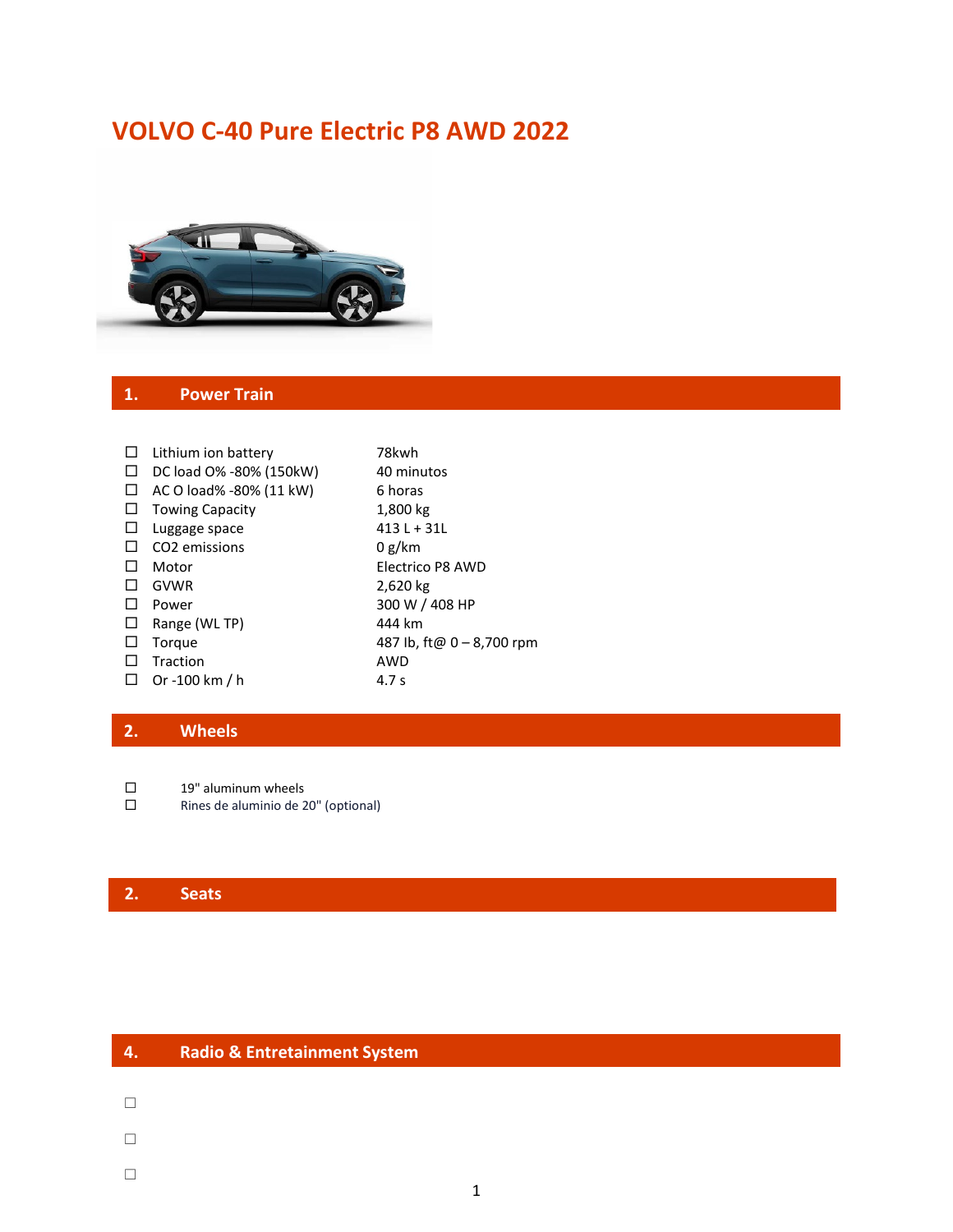## **5. Interior**

- □ 2-zone A / C Clean Zone
- □ Remote door opening (Keyless)
- $\Box$  Power adjustable driver and passenger seat
- $\square$  Driver's seat with memory
- □ 100% leather-free seats
- □ Wireless charger for smartphone
- □ Translucent Topography Decoration
- $\Box$  Interior and exterior rear view mirror with adjustment<br>  $\Box$  automatic dimming<br>  $\Box$  Harman Kardon Premium Sound
- automatic dimming
- Harman Kardon Premium Sound
- □ 12.3 " instrument panel
- $\Box$  4-position electric lumbar support
- $\square$  Subwoofer
- □ Panoramic ceiling
- □ Multifunction Sports Steering Wheel Climate Package (Optional)
- ō